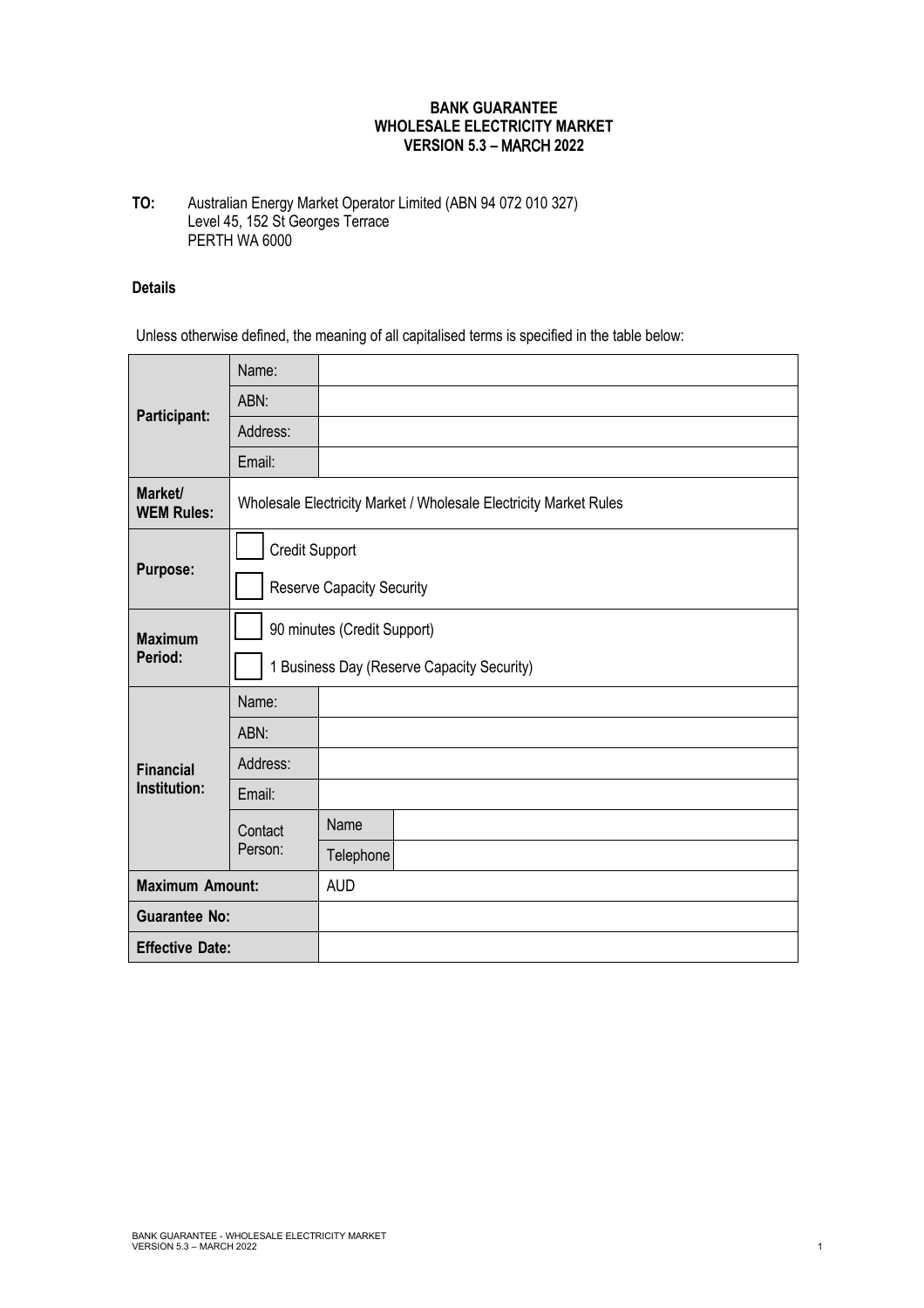## **Introduction**

The Participant is a participant in the Market, which is governed by the WEM Rules and is administered by Australian Energy Market Operator Limited (**AEMO**).

The Participant is required to make payments to AEMO under the WEM Rules from time to time. The Participant is also required under the WEM Rules to comply with certain prudential requirements.

At the request of the Participant, the Financial Institution unconditionally and irrevocably undertakes to pay to AEMO on written demand any sum (in Australian currency) that may from time to time be demanded by AEMO up to an aggregate amount not exceeding the Maximum Amount.

## **If the Guarantee is issued for Credit Support**

The Participant is required to provide Credit Support to AEMO under clause 2.38 of the WEM Rules. AEMO has agreed to accept this Guarantee as Credit Support on the terms and conditions set out in this Guarantee.

# **If the Guarantee is issued for Reserve Capacity Security**

The Participant is required to provide Reserve Capacity Security to AEMO under clause 4.13 of the WEM Rules as a condition of the Participant holding Capacity Credits with respect to the Facility that has been assigned Certified Reserve Capacity under chapter 4 of the WEM Rules. AEMO has agreed to accept this Guarantee as Reserve Capacity Security under the WEM Rules on the terms and conditions set out in this Guarantee.

## **Demand**

A demand from AEMO under this Guarantee must:

- 1 be in writing, and sent to the Financial Institution or presented in person at a branch of the Financial Institution;
- 2 state that it is sent under the Guarantee No specified in the Details;
- 3 specify the amount demanded by AEMO;
- 4 (if the Guarantee is issued for Credit Support) state that payment must be made within 90 minutes after the Financial Institution receives the demand;
- 5 (if the Guarantee is issued for Reserve Capacity Security) specify a time by which payment must be made (which must be a time after the Maximum Period specified in the Details) after the Financial Institution receives the demand; and
- 6 be signed by an authorised representative of AEMO.

The Financial Institution must pay the amount specified in a demand in cleared funds to the account specified in the demand at or before the Maximum Period of time specified in the Details for payment. However, if the Financial Institution receives the demand on a day that is not a Business Day or after 1.00 pm on a Business Day, the Financial Institution will be taken to have received the demand at 9.00 am on the next Business Day. For this purpose, a "Business Day" is as defined in chapter 11 of the WEM Rules.

## **Other matters**

The Financial Institution must pay the amount specified in a demand, without reference to the Participant and notwithstanding any contrary notice or direction from the Participant.

This Guarantee is a primary obligation and is not reduced, impaired, discharged or otherwise affected by anything that might otherwise affect it, or that would discharge a surety, at law or in equity including, but not limited to, any extension or variation to the WEM Rules or the Participant's participation in the Market or time or other indulgence or forbearance on the part of AEMO on the one hand or the Participant on the other hand to each other made or agreed without the Financial Institution's knowledge or consent.

The Financial Institution irrevocably waives to the fullest extent it is permitted to do so by law any right to claim sovereign immunity for itself and its assets (including from jurisdiction, enforcement or execution) to which it might otherwise be entitled in any action based on this Guarantee that may be instituted in a competent court.

This Guarantee is personal to AEMO. AEMO must not assign, transfer or in any way dispose of its rights or obligations under this Guarantee. This Guarantee is governed by and construed in accordance with the laws of